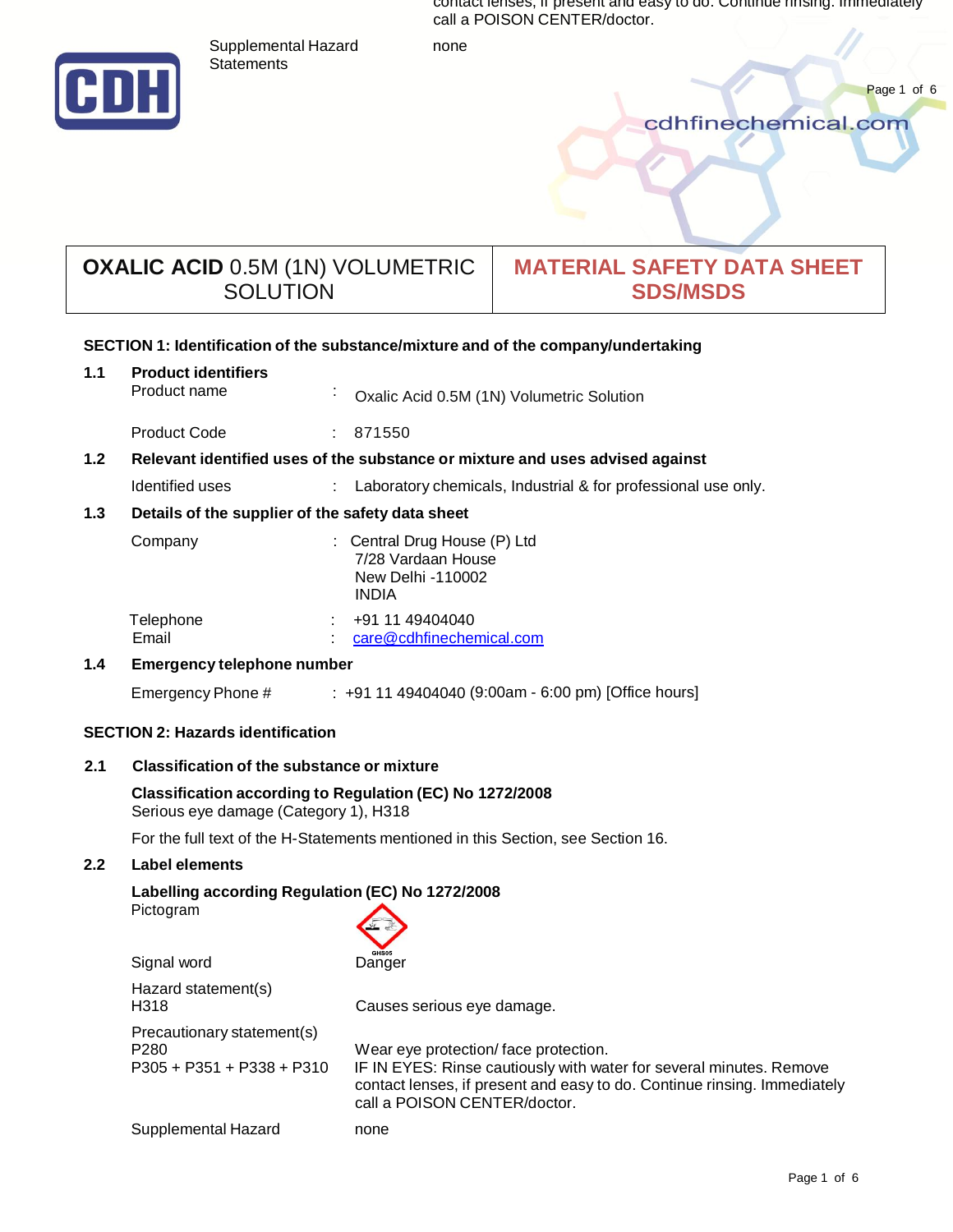**Statements** 

# **2.3 Other hazards**

This substance/mixture contains no components considered to be either persistent, bioaccumulative and toxic (PBT), or very persistent and very bioaccumulative(vPvB) at levels of 0.1% or higher.

# **SECTION 3: Composition/information on ingredients**

# **3.1 Mixtures**

| Component           | Hazardous ingredients according to Regulation (EC) No 1272/2008 | Classification            | Concentration |
|---------------------|-----------------------------------------------------------------|---------------------------|---------------|
| <b>Oxalic acid</b>  |                                                                 |                           |               |
| CAS-No.             | 144-62-7                                                        | Acute Tox. 4; Eye Dam. 1; | $>= 3 - 10\%$ |
| EC-No.              | 205-634-3                                                       | H302, H312, H318          |               |
| Index-No.           | 607-006-00-8                                                    |                           |               |
| Registration number | 01-2119534576-33-XXXX                                           |                           |               |

For the full text of the H-Statements mentioned in this Section, see Section 16.

# **SECTION 4: First aid measures**

#### **4.1 Description of first aid measures**

#### **General advice**

Consult a physician. Show this safety data sheet to the doctor in attendance.

#### **If inhaled**

If breathed in, move person into fresh air. If not breathing, give artificial respiration. Consult a physician.

#### **In case of skin contact**

Wash off with soap and plenty of water. Consult a physician.

# **In case of eye contact**

Rinse thoroughly with plenty of water for at least 15 minutes and consult a physician.

#### **If swallowed**

Never give anything by mouth to an unconscious person. Rinse mouth with water. Consult a physician.

# **4.2 Most important symptoms and effects, both acute and delayed** The most important known symptoms and effects are described in the labelling (see section 2.2) and/or in section 11

**4.3 Indication of any immediate medical attention and special treatment needed** No data available

# **SECTION 5: Firefighting measures**

# **5.1 Extinguishing media**

**Suitable extinguishing media** Use water spray, alcohol-resistant foam, dry chemical or carbon dioxide.

- **5.2 Special hazards arising from the substance or mixture** Carbon oxides
- **5.3 Advice for firefighters** Wear self-contained breathing apparatus for firefighting if necessary.

# **5.4 Further information** No data available

# **SECTION 6: Accidental release measures**

- **6.1 Personal precautions, protective equipment and emergency procedures** Use personal protective equipment. Avoid breathing vapours, mist or gas. Ensure adequate ventilation. Evacuate personnel to safe areas. For personal protection see section 8.
- **6.2 Environmental precautions**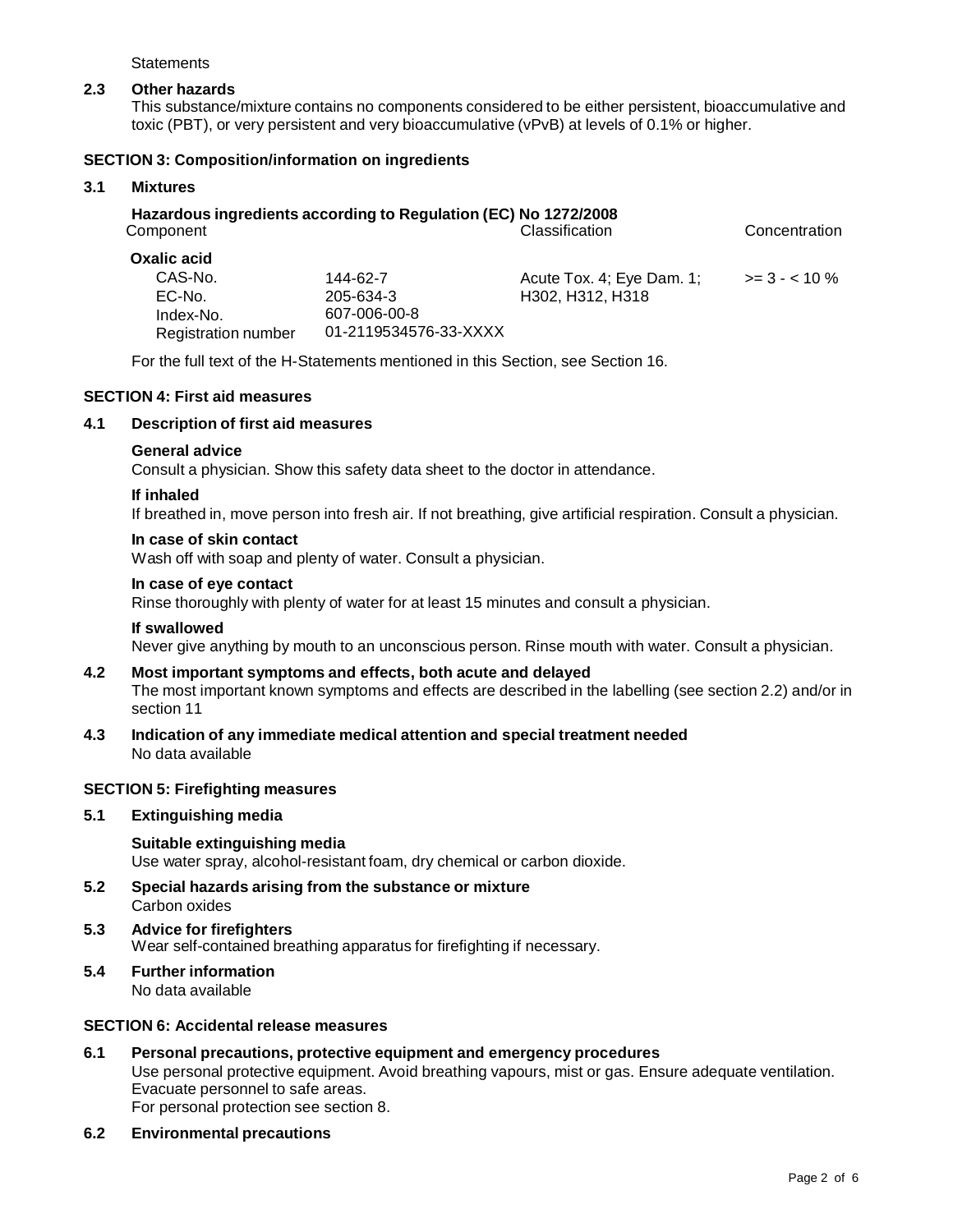Do not let product enter drains.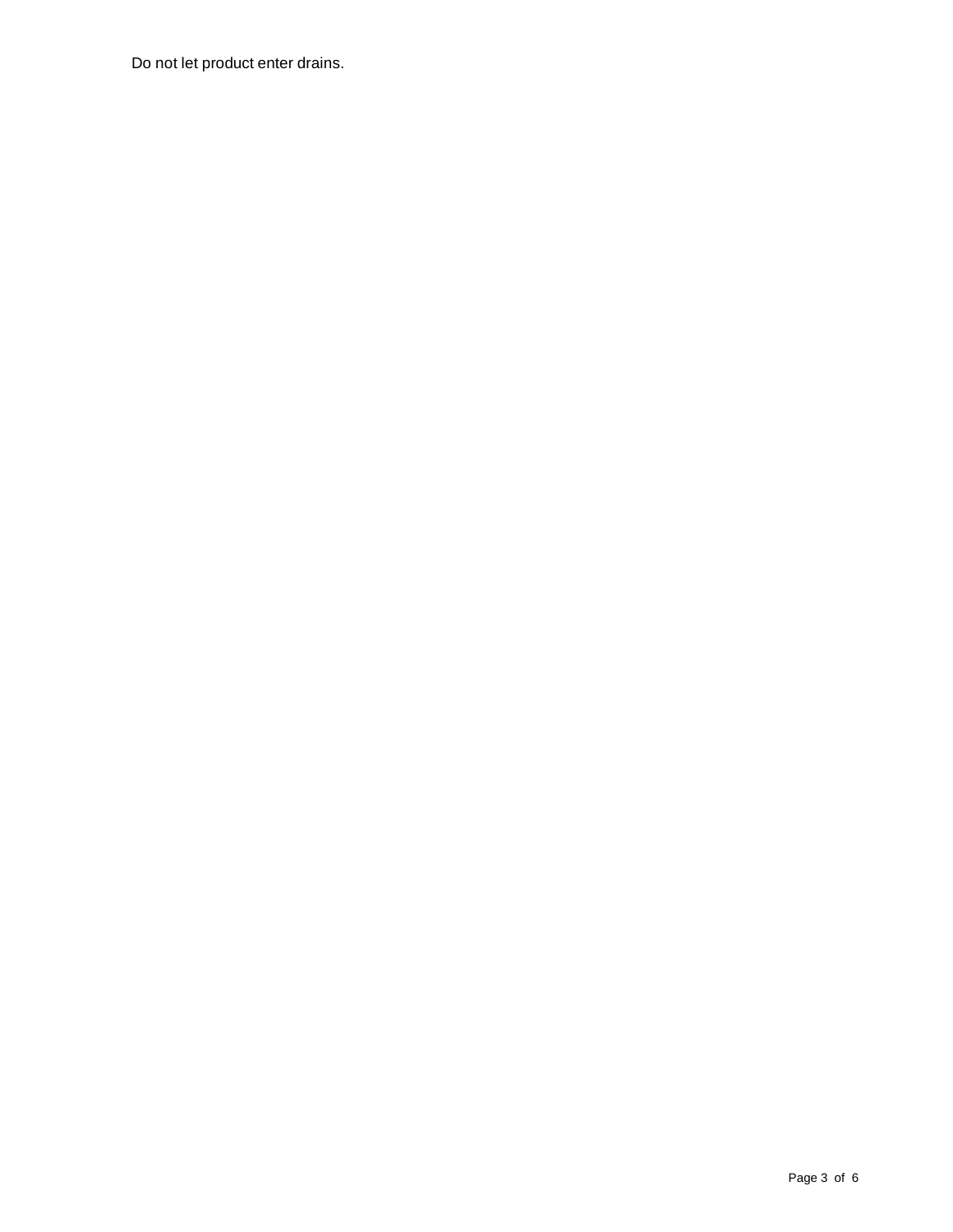# **6.3 Methods and materials for containment and cleaning up**

Soak up with inert absorbent material and dispose of as hazardous waste. Keep in suitable, closed containers for disposal.

**6.4 Reference to other sections**

For disposal see section 13.

#### **SECTION 7: Handling and storage**

# **7.1 Precautions for safe handling**

Avoid inhalation of vapour or mist. For precautions see section 2.2.

# **7.2 Conditions for safe storage, including any incompatibilities**

Keep container tightly closed in a dry and well-ventilated place. Containers which are opened must be carefully resealed and kept upright to prevent leakage. Store in cool place.

Recommended storage temperature 15 - 25 °C Storage class (TRGS 510): 12: Non Combustible Liquids

# **7.3 Specific end use(s)**

Apart from the uses mentioned in section 1.2 no other specific uses are stipulated

#### **SECTION 8: Exposure controls/personal protection**

# **8.1 Control parameters**

## **8.2 Exposure controls**

# **Appropriate engineering controls**

Handle in accordance with good industrial hygiene and safety practice. Wash hands before breaks and at the end of workday.

# **Personal protective equipment**

#### **Eye/face protection**

Tightly fitting safety goggles. Faceshield (8-inch minimum). Use equipment for eye protection tested and approved under appropriate government standards such as NIOSH (US) or EN 166(EU).

#### **Skin protection**

Handle with gloves. Gloves must be inspected prior to use. Use proper glove removal technique (without touching glove's outer surface) to avoid skin contact with this product. Dispose of contaminated gloves after use in accordance with applicable laws and good laboratory practices. Wash and dry hands.

#### **Body Protection**

Complete suit protecting against chemicals, The type of protective equipment must be selected according to the concentration and amount of the dangerous substance at the specific workplace.

#### **Respiratory protection**

Where risk assessment shows air-purifying respirators are appropriate use a full-face respirator with multi-purpose combination (US) or type ABEK (EN 14387) respirator cartridges as a backup to engineering controls. If the respirator is the sole means of protection, use a full-face supplied air respirator. Use respirators and components tested and approved under appropriate government standards such as NIOSH (US) or CEN (EU).

# **Control of environmental exposure**

Do not let product enter drains.

# **SECTION 9: Physical and chemical properties**

# **9.1 Information on basic physical and chemical properties**

- a) Appearance Form: liquid Colour: colourless
- b) Odour No data available
- c) Odour Threshold No data available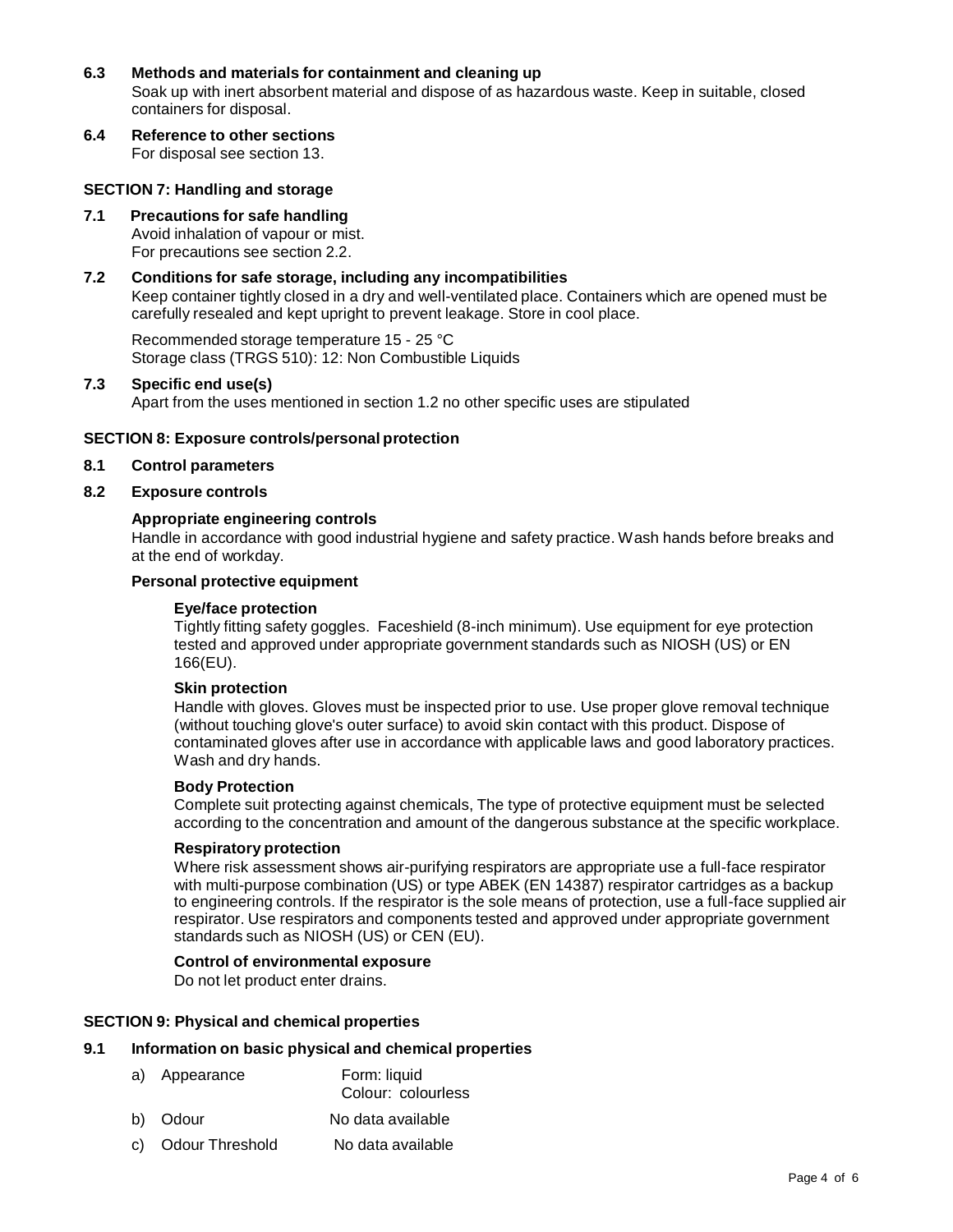|      |                                                                         | pH                                                             | No data available |  |
|------|-------------------------------------------------------------------------|----------------------------------------------------------------|-------------------|--|
|      | d)                                                                      |                                                                | No data available |  |
|      | e)                                                                      | Melting point/freezing<br>point                                |                   |  |
|      | f)                                                                      | Initial boiling point and<br>boiling range                     | No data available |  |
|      | Flash point<br>g)                                                       |                                                                | No data available |  |
|      | h)<br>Evaporation rate                                                  |                                                                | No data available |  |
|      | i)                                                                      | Flammability (solid, gas)                                      | No data available |  |
|      | j)                                                                      | Upper/lower<br>flammability or<br>explosive limits             | No data available |  |
|      | k)                                                                      | Vapour pressure                                                | No data available |  |
|      | I)                                                                      | Vapour density                                                 | No data available |  |
|      | m)                                                                      | Relative density                                               | 1.02 g at 20 °C   |  |
|      | n)                                                                      | Water solubility                                               | No data available |  |
|      | o)                                                                      | Partition coefficient: n-<br>octanol/water                     | No data available |  |
|      | p)                                                                      | Auto-ignition<br>temperature                                   | No data available |  |
|      | q)                                                                      | Decomposition<br>temperature                                   | No data available |  |
|      | r)                                                                      | Viscosity                                                      | No data available |  |
|      | s)                                                                      | <b>Explosive properties</b>                                    | No data available |  |
|      | t)                                                                      | Oxidizing properties                                           | No data available |  |
| 9.2  |                                                                         | Other safety information<br>No data available                  |                   |  |
|      |                                                                         | <b>SECTION 10: Stability and reactivity</b>                    |                   |  |
| 10.1 |                                                                         | <b>Reactivity</b><br>No data available                         |                   |  |
|      | 10.2 Chemical stability<br>Stable under recommended storage conditions. |                                                                |                   |  |
| 10.3 |                                                                         | <b>Possibility of hazardous reactions</b><br>No data available |                   |  |
| 10.4 |                                                                         | <b>Conditions to avoid</b><br>No data available                |                   |  |
| 10.5 |                                                                         | Incompatible materials<br>Strong oxidizing agents              |                   |  |
| 10.6 | <b>Hazardous decomposition products</b>                                 |                                                                |                   |  |

Hazardous decomposition products formed under fire conditions. - Carbon oxides Other decomposition products - No data available In the event of fire: see section 5

# **SECTION 11: Toxicological information**

**11.1 Information on toxicological effects**

# **Acute toxicity**

**Skin corrosion/irritation** No data available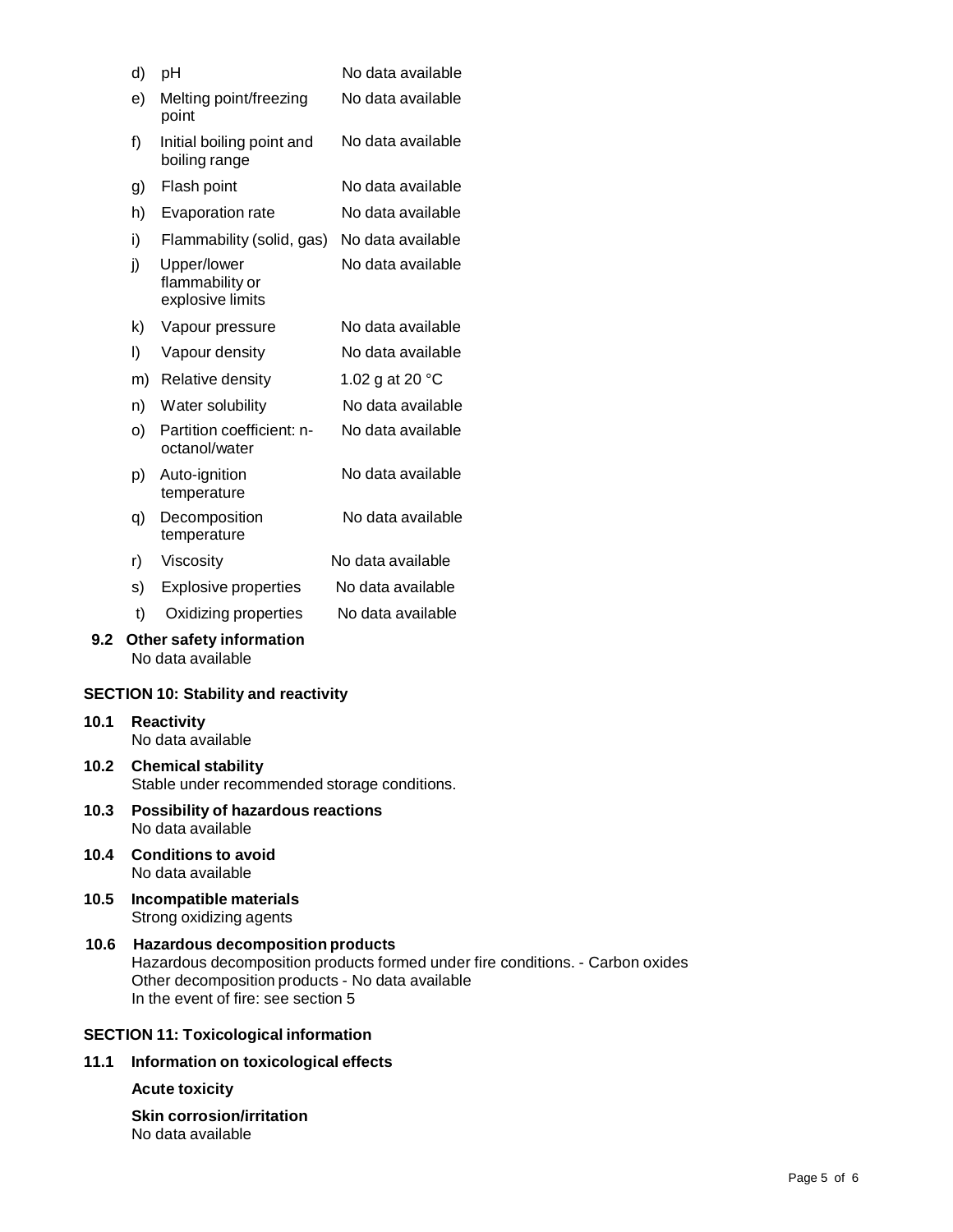# **Serious eye damage/eye irritation**

No data available

# **Respiratory or skin sensitisation**

No data available

**Germ cell mutagenicity**

No data available

## **Carcinogenicity**

IARC: No component of this product present at levels greater than or equal to 0.1% is identified as probable, possible or confirmed human carcinogen by IARC.

# **Reproductive toxicity**

No data available

#### **Specific target organ toxicity - single exposure** No data available

**Specific target organ toxicity - repeated exposure**

No data available

**Aspiration hazard** No data available

# **Additional Information**

RTECS: Not available

To the best of our knowledge, the chemical, physical, and toxicological properties have not been thoroughly investigated.

# **SECTION 12: Ecological information**

- **12.1 Toxicity** No data available
- **12.2 Persistence and degradability** No data available
- **12.3 Bioaccumulative potential** No data available
- **12.4 Mobility in soil** No data available

# **12.5 Results of PBT and vPvB assessment**

This substance/mixture contains no components considered to be either persistent, bioaccumulative and toxic (PBT), or very persistent and very bioaccumulative(vPvB) at levels of 0.1% or higher.

**12.6 Other adverse effects** No data available

# **SECTION 13: Disposal considerations**

# **13.1 Waste treatment methods**

# **Product**

Offer surplus and non-recyclable solutions to a licensed disposal company. Waste material must be disposed of in accordance with the Directive on waste 2008/98/EC as well as other national and local regulations. Leave chemicals in original containers. No mixing with other waste. Handle uncleaned containers like the product itself.

# **Contaminated packaging**

Dispose of as unused product.

# **SECTION 14: Transport information**

**14.1 UN number**

ADR/RID: - IMDG: - IMDG: - IATA: -